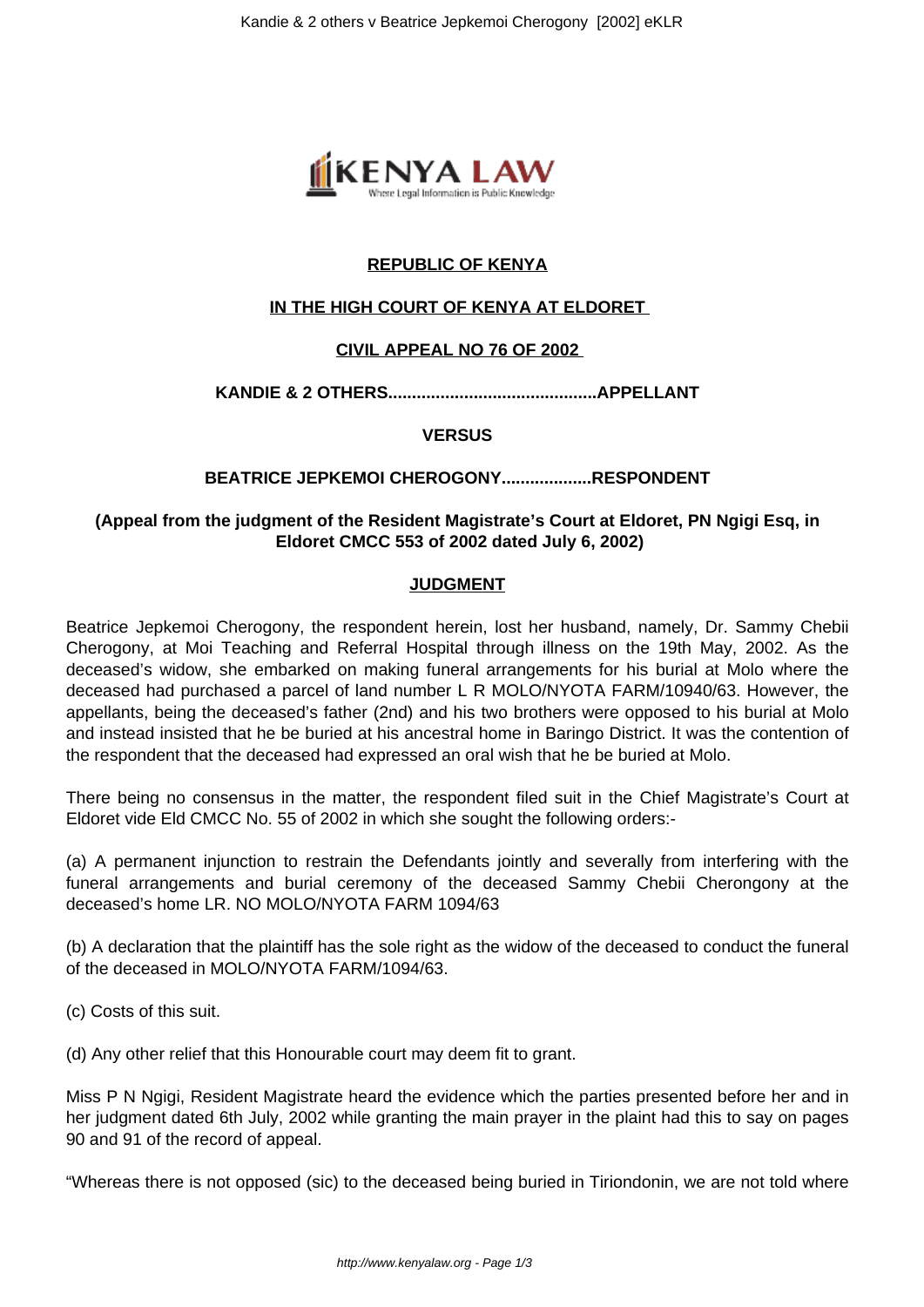in particular. The contention that it is the land of the ancestors is vague. Molo land belongs to the deceased and all his dependants.

I will therefore grant the prayers in the following terms. A permanent injunction to restrain the defendants jointly and severally from interfering with the funeral arrangements and burial ceremony of the deceased SAMMY CHEBII CHEROGONY at the deceased's home LR NO MOLO/NYOTA FARM/10940/63......"

The defendants were dissatisfied with the trial magistrate's judgment hence this appeal in which 8 grounds are set out. In his argument at the hearing of this appeal, Mr. Mweitich, counsel for the appellants condensed the grounds of appeal. His main contention was that both the deceased and the respondent wife were Tugens from Baringo District and that the law applicable to the deceased's burial place was his personal law. That personal law, he submitted, was overwhelmingly proofed before the lower court in that the customs and practices of the Tugens proved that their dead be buried in their rural ancestral home. In the case of the deceased, that was at Tiriondonin village in Baringo District. Counsel contended that the deceased had followed that custom in his lifetime when his son died and was buried in the rural ancestral home. In her judgment, the trial magistrate had brought in her own views on the Tugen customs and their propriety in modern Kenya. In doing so, it was submitted, she misdirected herself in law and facts since she lacked the basis for holding such views or for making the said conclusions.

Counsel relied on the famous authority of the Court of Appeal: Virginia Edith Wamboi Otieno v Joash Ochieng' Ougo and Omolo Siranga Civil Appeal No. 31 of 1987 in asserting that the personal and not any other law was applicable and should have been applied by the trial magistrate. It was also a misdirection on the part of the court to make a finding that the deceased had no land at his ancestral home.

Mr. Chepkonga for the respondent while supporting the lower court's judgment conceded that the law applicable to the deceased's burial place was Tugen customary law, and that by it, the Tugens are ordinarily buried in their ancestral land. But like the trial magistrate, he contended that agriculture and commerce could dictate the burial of a Tugen away from ancestral home and that the magistrate was entitled to come to that conclusion, invoking her personal knowledge.

In this appeal, the following issues are necessary for its determination.

(a) Both the deceased and the respondent were Tugens. Were they subject to Tugen customs and practices on burial matters"

(b) If so, what were these customs and practices" Are they repugnant to justice and morality or any written law" (See Sect.3(2) Judicature Act)

(c) Did the deceased own land at his ancestral home, and is such ownership relevant in determining the burial place under the customs in question"

Throughout the proceedings in the court below and during the oral arguments before me by counsel, it was abundantly clear and beyond any doubt that both the deceased and the respondent subscribed to the Tugen customs as to burial as Tugens. There was evidence that in his own lifetime, and despite the fact that he had a large farm at Molo, the deceased elected to bury his son at his ancestral home. In her judgment, the trial magistrate correctly held that his alleged wish or oral will that he be buried at Molo was not proved. Even if it had been proved that would not have altered the position in law. The deceased maintained regular contact with his ancestral home and even during the tribal clashes decided to return